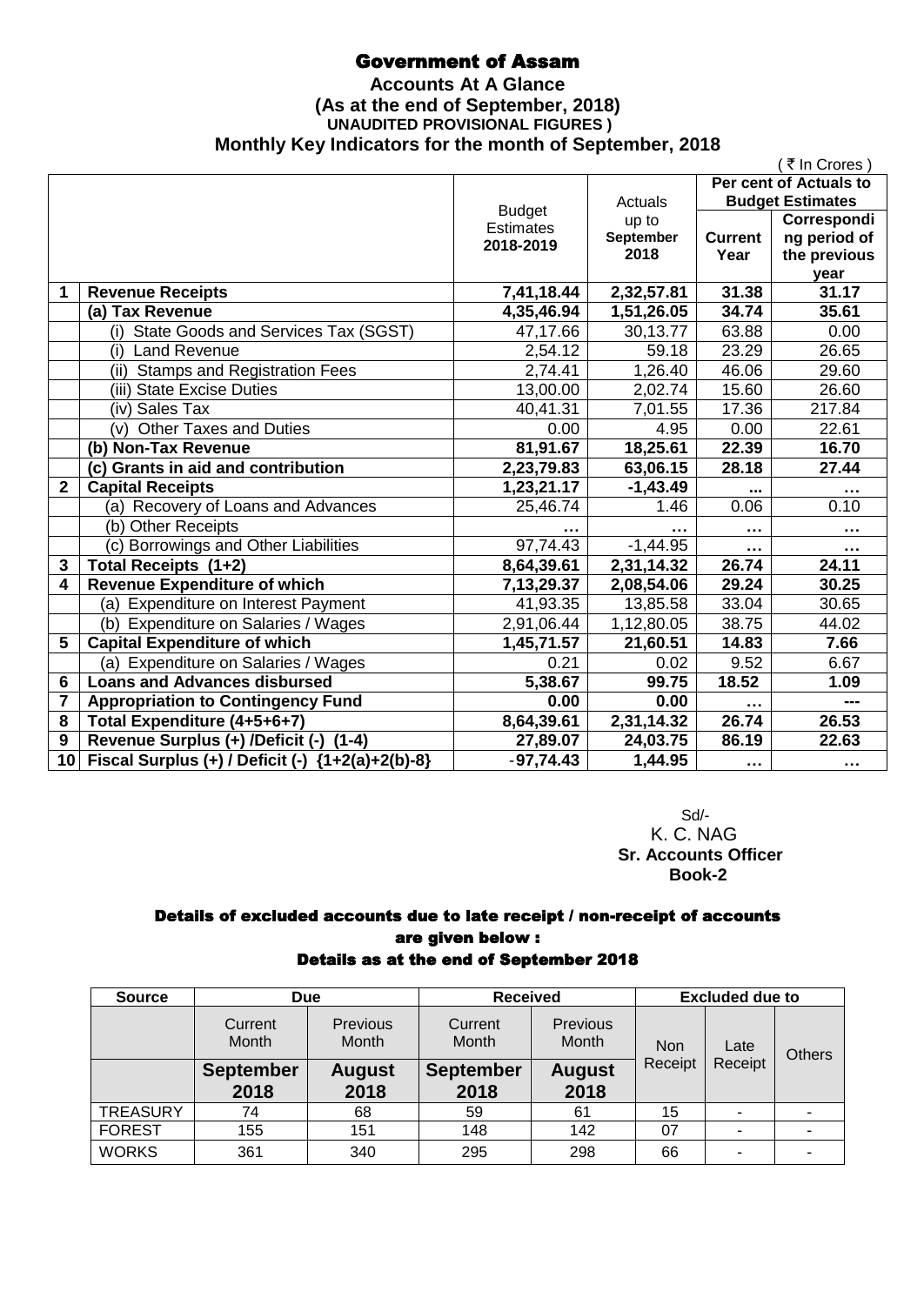### Monthly trend of **TAX REVENUE** ( Refer to Item No. 1 (a) of Monthly Accounts at a Glance )

|                  |                |                    |                | ₹ In crores)       |  |
|------------------|----------------|--------------------|----------------|--------------------|--|
| <b>Months</b>    | 2018-19        |                    | 2017-18        |                    |  |
|                  | <b>MONTHLY</b> | <b>PROGRESSIVE</b> | <b>MONTHLY</b> | <b>PROGRESSIVE</b> |  |
| <b>APRIL</b>     | 29,87.46       | 29,87.46           | 1,086.22       | 1.086.22           |  |
| <b>MAY</b>       | 30,94.96       | 60,82.42           | 4,250.07       | 5,336.29           |  |
| <b>JUNE</b>      | 19,53.45       | 80,35.87           | 2,662.84       | 7,999.13           |  |
| <b>JULY</b>      | 25,92.82       | 1,06,28.69         | 1,784.45       | 9,783.58           |  |
| <b>AUGUST</b>    | 22,09.04       | 1,28,37.73         | 1,723.13       | 11,506.71          |  |
| <b>SEPTEMBER</b> | 22,88.32       | 1,51,26.05         | 3,046.59       | 14,553.30          |  |
| <b>OCTOBER</b>   |                |                    | 3,755.53       | 18,308.83          |  |
| <b>NOVEMBER</b>  |                |                    | 2,710.16       | 21,018.99          |  |
| <b>DECEMBER</b>  |                |                    | 2,624.40       | 23,643.39          |  |
| <b>JANUARY</b>   |                |                    | 2,016.61       | 25,660.00          |  |
| <b>FEBRUARY</b>  |                |                    | 2,332.28       | 27,992.28          |  |
| <b>MARCH</b>     |                |                    | 5,273.14       | 33,265.42          |  |

**Note :** As the details of excluded accounts are not likely to be the same for the current and corresponding periods, the comparison will be indicative only. For details of excluded accounts, reference to Accounts at a Glance is invited.

#### Monthly trend of **NON-TAX REVENUE** ( Refer to Item No. 1 (b) of Monthly Accounts at a Glance )

|                  |                |                    |                | (₹ In crores)      |
|------------------|----------------|--------------------|----------------|--------------------|
| <b>Months</b>    | 2018-19        |                    | 2017-18        |                    |
|                  | <b>MONTHLY</b> | <b>PROGRESSIVE</b> | <b>MONTHLY</b> | <b>PROGRESSIVE</b> |
| <b>APRIL</b>     | 5,80.82        | 5,80.82            | 192.25         | 192.25             |
| <b>MAY</b>       | 4,20.00        | 10,00.12           | 205.65         | 397.90             |
| <b>JUNE</b>      | 2,85.63        | 12,85.75           | 229.26         | 627.16             |
| <b>JULY</b>      | 70.13          | 13,55.88           | 178.15         | 805.31             |
| <b>AUGUST</b>    | 1,71.42        | 15,27.30           | 338.46         | 1,143.77           |
| <b>SEPTEMBER</b> | 2,98.31        | 18,25.61           | 102.44         | 1,246.21           |
| <b>OCTOBER</b>   |                |                    | 303.37         | 1,549.58           |
| <b>NOVEMBER</b>  |                |                    | 218.02         | 1,767.60           |
| <b>DECEMBER</b>  |                |                    | 336.37         | 2,103.97           |
| <b>JANUARY</b>   |                |                    | 930.21         | 3,034.18           |
| <b>FEBRUARY</b>  |                |                    | 253.84         | 3,288.02           |
| <b>MARCH</b>     |                |                    | 783.76         | 4.071.78           |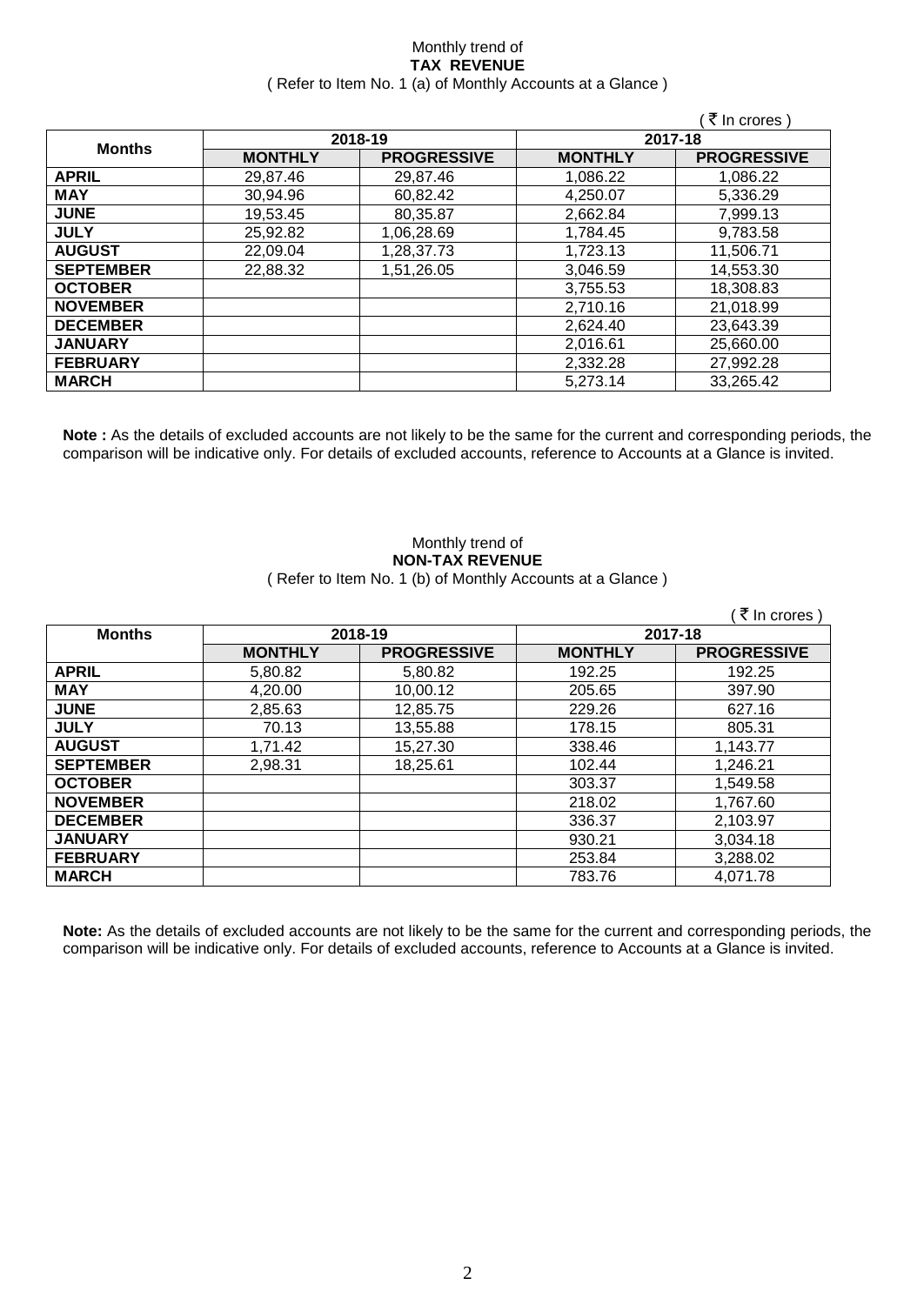### Monthly trend of **GRANTS-IN-AID AND CONTRIBUTION** ( Refer to Item No. 1 (c) of Monthly Accounts at a Glance )

|                  |                |                    |                | ∶ ₹ In crores)     |
|------------------|----------------|--------------------|----------------|--------------------|
| <b>Months</b>    |                | 2018-19            | 2017-18        |                    |
|                  | <b>MONTHLY</b> | <b>PROGRESSIVE</b> | <b>MONTHLY</b> | <b>PROGRESSIVE</b> |
| <b>APRIL</b>     | 2,45.64        | 2,45.64            | 0.00           | 0.00               |
| <b>MAY</b>       | 14,04.19       | 16,49.83           | 1.045.17       | 1,045.17           |
| <b>JUNE</b>      | 13,99.98       | 30,49.81           | 1.054.06       | 2,099.23           |
| <b>JULY</b>      | 7,80.98        | 38,30.79           | 2,086.29       | 4,185.52           |
| <b>AUGUST</b>    | 6,67.56        | 44,98.35           | 1.002.04       | 5,187.56           |
| <b>SEPTEMBER</b> | 18,07.80       | 63,06.15           | 621.50         | 5,809.06           |
| <b>OCTOBER</b>   |                |                    | 819.45         | 6,628.51           |
| <b>NOVEMBER</b>  |                |                    | 1.001.77       | 7,630.28           |
| <b>DECEMBER</b>  |                |                    | 1,697.31       | 9,327.59           |
| <b>JANUARY</b>   |                |                    | 517.06         | 9,844.65           |
| <b>FEBRUARY</b>  |                |                    | 719.73         | 10,564.38          |
| <b>MARCH</b>     |                |                    | 3,884.17       | 14,448.55          |

**Note :** As the details of excluded accounts are not likely to be the same for the current and corresponding periods, the comparison will be indicative only. For details of excluded accounts, reference to Accounts at a Glance is invited.

### Monthly trend of **RECOVERY OF LOANS AND ADVANCES** ( Refer to Item No. 2 (a) of Monthly Accounts at a Glance )

|                  |                |                    |                | ़₹ In crores )     |
|------------------|----------------|--------------------|----------------|--------------------|
| <b>Months</b>    | 2018-19        |                    | 2017-18        |                    |
|                  | <b>MONTHLY</b> | <b>PROGRESSIVE</b> | <b>MONTHLY</b> | <b>PROGRESSIVE</b> |
| <b>APRIL</b>     | 0.25           | 0.25               | 1.06           | 1.06               |
| <b>MAY</b>       | 0.27           | 0.52               | 0.28           | 1.34               |
| <b>JUNE</b>      | 0.24           | 0.76               | 0.50           | 1.84               |
| <b>JULY</b>      | 0.25           | 1.01               | 0.33           | 2.17               |
| <b>AUGUST</b>    | 0.22           | 1.23               | 0.32           | 2.49               |
| <b>SEPTEMBER</b> | 0.23           | 1.46               | 0.38           | 2.87               |
| <b>OCTOBER</b>   |                |                    | 0.13           | 3.00               |
| <b>NOVEMBER</b>  |                |                    | 0.30           | 3.30               |
| <b>DECEMBER</b>  |                |                    | 0.47           | 3.77               |
| <b>JANUARY</b>   |                |                    | 0.19           | 3.96               |
| <b>FEBRUARY</b>  |                |                    | 0.28           | 4.24               |
| <b>MARCH</b>     |                |                    | 0.47           | 4.71               |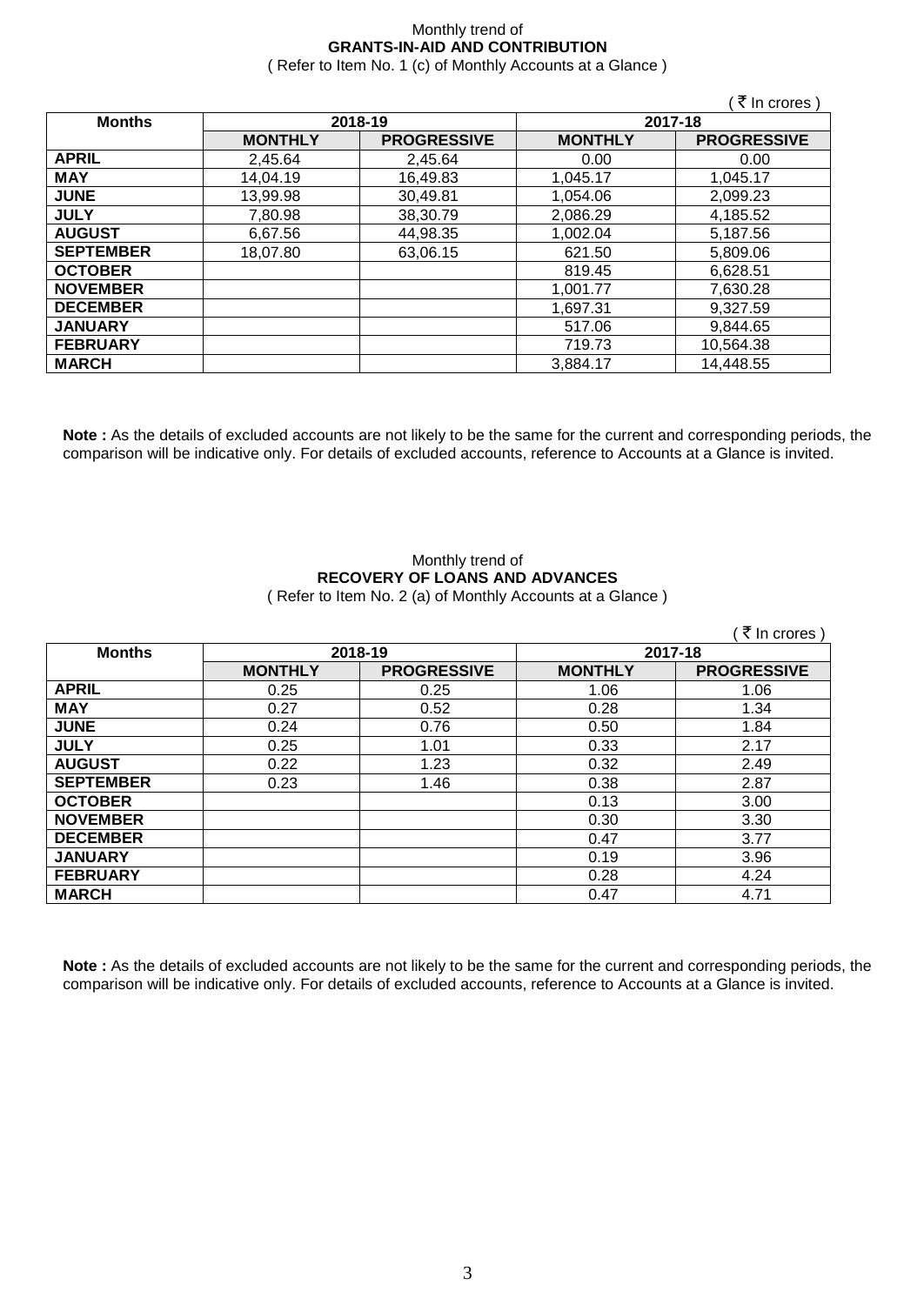### Monthly trend of **OTHER RECEIPTS** ( Refer to Item No. 2 (b) of Monthly Accounts at a Glance )

|                  |                |                    |                | ∶ ₹ In crores)     |
|------------------|----------------|--------------------|----------------|--------------------|
| <b>Months</b>    | 2018-19        |                    | 2017-18        |                    |
|                  | <b>MONTHLY</b> | <b>PROGRESSIVE</b> | <b>MONTHLY</b> | <b>PROGRESSIVE</b> |
| <b>APRIL</b>     | 0.00           | 0.00               | 0.00           | 0.00               |
| <b>MAY</b>       | 0.00           | 0.00               | 0.00           | 0.00               |
| <b>JUNE</b>      | 0.00           | 0.00               | 0.00           | 0.00               |
| <b>JULY</b>      | 0.00           | 0.00               | 0.00           | 0.00               |
| <b>AUGUST</b>    | 0.00           | 0.00               | 0.00           | 0.00               |
| <b>SEPTEMBER</b> | 0.00           | 0.00               | 0.00           | 0.00               |
| <b>OCTOBER</b>   |                |                    | 0.00           | 0.00               |
| <b>NOVEMBER</b>  |                |                    | 0.00           | 0.00               |
| <b>DECEMBER</b>  |                |                    | 0.00           | 0.00               |
| <b>JANUARY</b>   |                |                    | 0.00           | 0.00               |
| <b>FEBRUARY</b>  |                |                    | 0.00           | 0.00               |
| <b>MARCH</b>     |                |                    | 0.00           | 0.00               |

**Note :** As the details of excluded accounts are not likely to be the same for the current and corresponding periods, the comparison will be indicative only. For details of excluded accounts, reference to Accounts at a Glance is invited.

### Monthly trend of **BORROWINGS AND OTHER LIABILITIES** ( Refer to Item No. 2 (c) of Monthly Accounts at a Glance )

| ₹ In crores )    |                |                    |                |                    |  |
|------------------|----------------|--------------------|----------------|--------------------|--|
| <b>Months</b>    | 2018-19        |                    | 2016-17        |                    |  |
|                  | <b>MONTHLY</b> | <b>PROGRESSIVE</b> | <b>MONTHLY</b> | <b>PROGRESSIVE</b> |  |
| <b>APRIL</b>     | $-10,83.11$    | $-10,83.11$        | 1.199.78       | 1,199.78           |  |
| <b>MAY</b>       | $-21,38.39$    | $-32,21.50$        | $-3,095.96$    | $-1,896.18$        |  |
| <b>JUNE</b>      | 5,86.65        | $-26,34.85$        | 128.88         | $-1,767.30$        |  |
| <b>JULY</b>      | 13,46.55       | $-12,88.30$        | 1,127.10       | $-640.20$          |  |
| <b>AUGUST</b>    | 7,14.18        | $-5,74.12$         | 1,972.65       | 1,332.45           |  |
| <b>SEPTEMBER</b> | 4,29.17        | $-1,44.95$         | 2,175.91       | 3,508.36           |  |
| <b>OCTOBER</b>   |                |                    | $-4,407.22$    | -898.86            |  |
| <b>NOVEMBER</b>  |                |                    | $-142.57$      | $-1,041.43$        |  |
| <b>DECEMBER</b>  |                |                    | $-1,865.51$    | $-2,906.94$        |  |
| <b>JANUARY</b>   |                |                    | 1,372.17       | $-1,534.96$        |  |
| <b>FEBRUARY</b>  |                |                    | 4,467.93       | 2,932.97           |  |
| <b>MARCH</b>     |                |                    | 8,168.81       | 11,101.78          |  |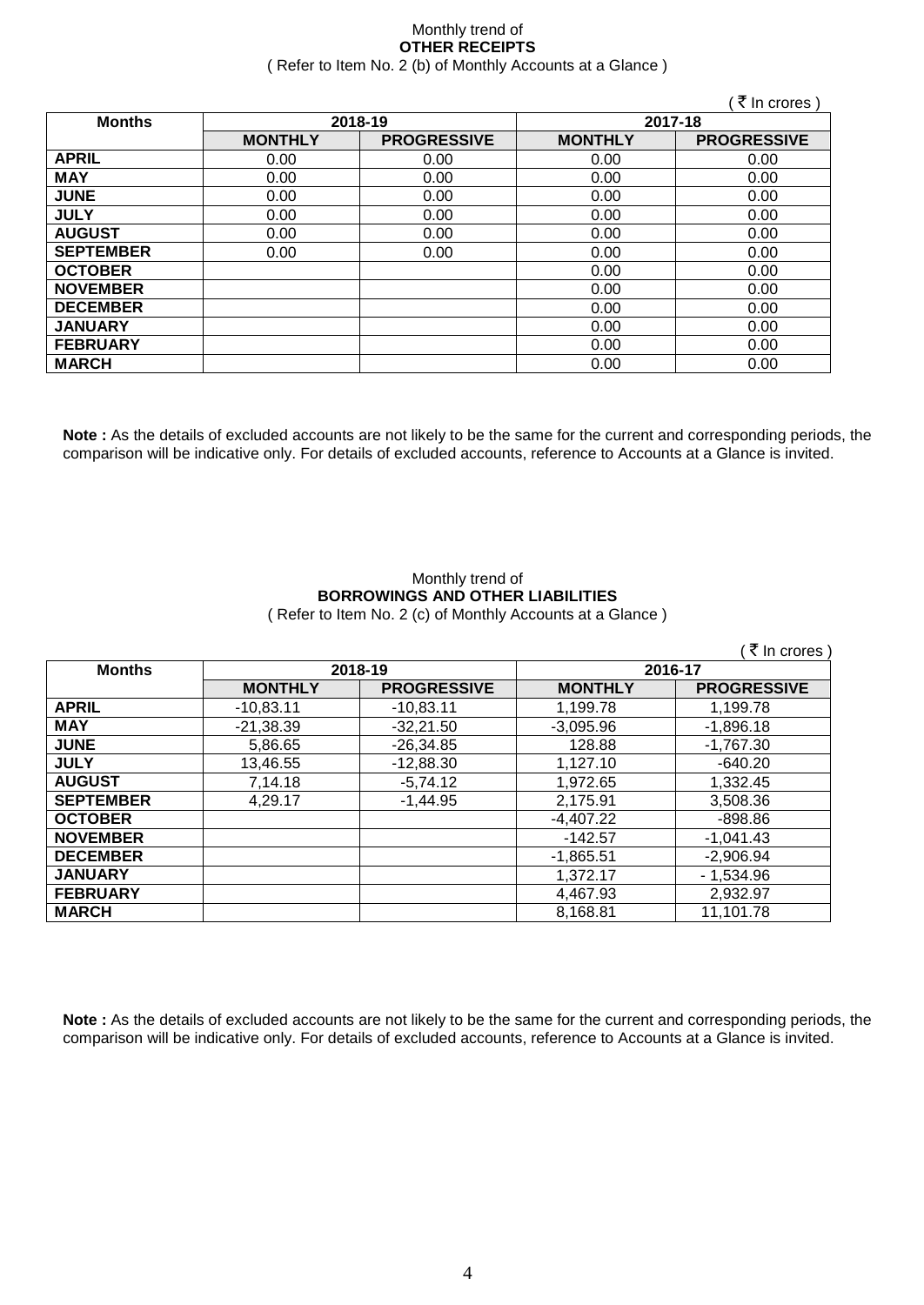### Monthly trend of **TOTAL RECEIPTS** ( Refer to Item No. 3 of Monthly Accounts at a Glance )

|                  |                |                    |                | ∶ ₹ In crores )    |
|------------------|----------------|--------------------|----------------|--------------------|
| <b>Months</b>    | 2018-19        |                    | 2017-18        |                    |
|                  | <b>MONTHLY</b> | <b>PROGRESSIVE</b> | <b>MONTHLY</b> | <b>PROGRESSIVE</b> |
| <b>APRIL</b>     | 27,31.06       | 27,31.06           | 2,479.31       | 2,479.31           |
| <b>MAY</b>       | 27,80.33       | 55,11.39           | 2,405.21       | 4,884.52           |
| <b>JUNE</b>      | 42,25.95       | 97,37.34           | 4,075.54       | 8,960.06           |
| <b>JULY</b>      | 47,90.73       | 1,45,28.07         | 5,176.32       | 14,136.38          |
| <b>AUGUST</b>    | 37,62.42       | 1,82,90.49         | 5,036.60       | 19,172.98          |
| <b>SEPTEMBER</b> | 48,23.83       | 2,31,14.32         | 5,946.82       | 25,119.80          |
| <b>OCTOBER</b>   |                |                    | 471.26         | 25,591.06          |
| <b>NOVEMBER</b>  |                |                    | 3,787.68       | 29,378.74          |
| <b>DECEMBER</b>  |                |                    | 2,793.04       | 32,171.78          |
| <b>JANUARY</b>   |                |                    | 4,836.05       | 37,007.83          |
| <b>FEBRUARY</b>  |                |                    | 7,774.06       | 44,781.89          |
| <b>MARCH</b>     |                |                    | 18,110.35      | 62,892.24          |

**Note** : As the details of excluded accounts are not likely to be the same for the current and corresponding periods, the comparison will be indicative only. For details of excluded accounts, reference to Accounts at a Glance is invited.

## Monthly trend of **EXPENDITURE ON INTEREST PAYMENT**

( Refer to Item No. 4 (a) of Monthly Accounts at a Glance )

|                  |                |                    |                | (₹ In crores)      |
|------------------|----------------|--------------------|----------------|--------------------|
| <b>Months</b>    | 2018-19        |                    | 2017-18        |                    |
|                  | <b>MONTHLY</b> | <b>PROGRESSIVE</b> | <b>MONTHLY</b> | <b>PROGRESSIVE</b> |
| <b>APRIL</b>     | 1,32.01        | 1,32.01            | 115.65         | 115.65             |
| <b>MAY</b>       | 1,47.01        | 2,79.02            | 32.94          | 148.59             |
| <b>JUNE</b>      | 2,41.49        | 5,20.51            | 203.98         | 352.57             |
| <b>JULY</b>      | 1,45.39        | 6,65.90            | 189.05         | 541.62             |
| <b>AUGUST</b>    | 3,54.68        | 10,20.58           | 254.39         | 796.01             |
| <b>SEPTEMBER</b> | 3,65.00        | 13,85.58           | 352.36         | 1,148.37           |
| <b>OCTOBER</b>   |                |                    | 56.36          | 1,204.73           |
| <b>NOVEMBER</b>  |                |                    | 198.86         | 1,403.59           |
| <b>DECEMBER</b>  |                |                    | 187.61         | 1.591.20           |
| <b>JANUARY</b>   |                |                    | 209.73         | 1,800.93           |
| <b>FEBRUARY</b>  |                |                    | 293.80         | 2,094.73           |
| <b>MARCH</b>     |                |                    | 386.46         | 2,481.19           |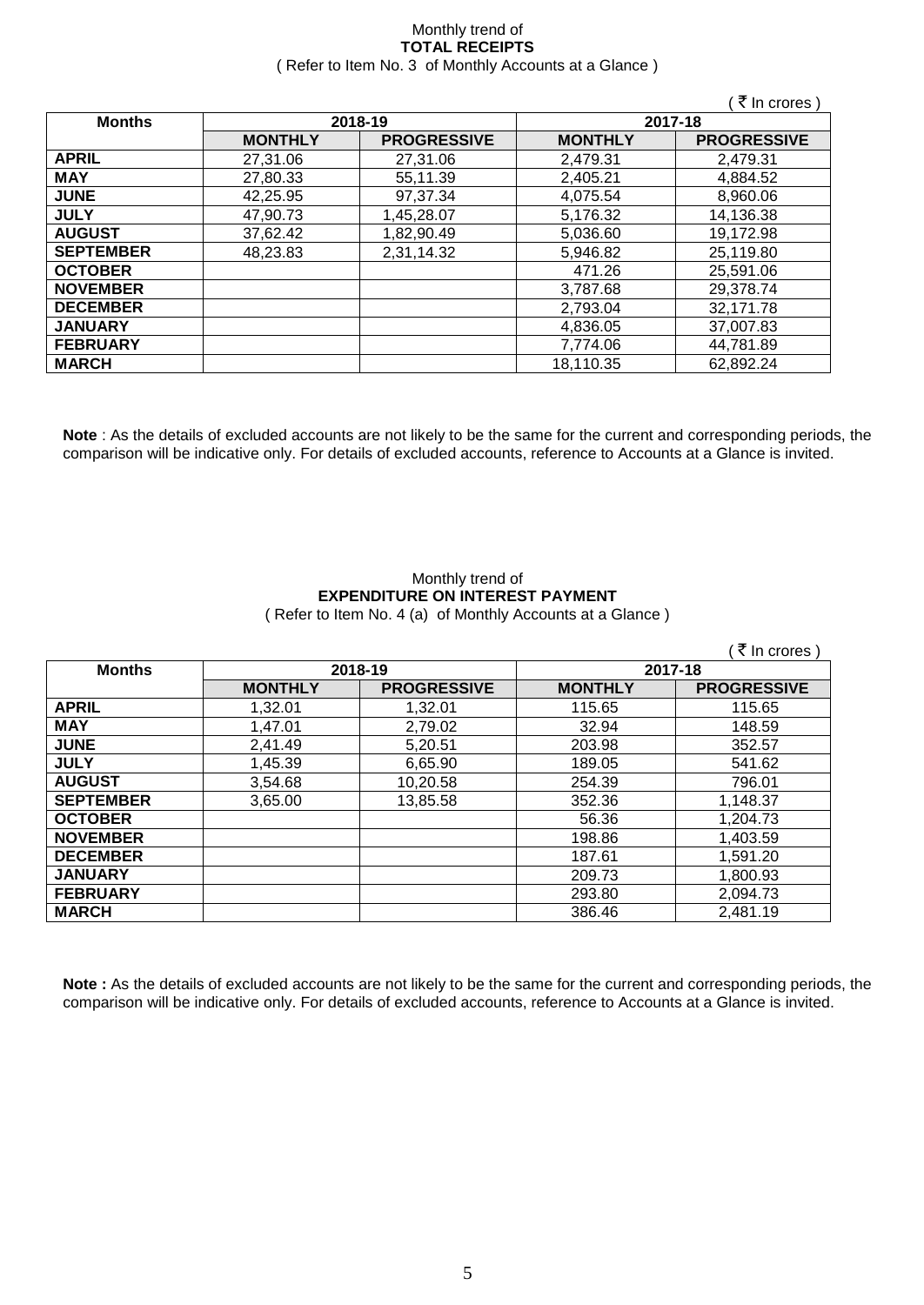### Monthly trend of **REVENUE EXPENDITURE** ( Refer to Item No. 4 of Monthly Accounts at a Glance )

|                  |                |                    |                | (₹ In crores)      |
|------------------|----------------|--------------------|----------------|--------------------|
| <b>Months</b>    |                | 2018-19            | 2017-18        |                    |
|                  | <b>MONTHLY</b> | <b>PROGRESSIVE</b> | <b>MONTHLY</b> | <b>PROGRESSIVE</b> |
| <b>APRIL</b>     | 26,53.31       | 26,53.31           | 2,448.53       | 2,448.53           |
| <b>MAY</b>       | 27,24.93       | 53,78.24           | 2,367.63       | 4,816.16           |
| <b>JUNE</b>      | 39,76.64       | 93,54.88           | 3,928.76       | 8,744.92           |
| <b>JULY</b>      | 41,46.74       | 1,35,01.62         | 4,880.04       | 13,624.96          |
| <b>AUGUST</b>    | 32,50.25       | 1,67,51.87         | 4.634.74       | 18,259.70          |
| <b>SEPTEMBER</b> | 41,02.19       | 2,08,54.06         | 5,716.28       | 23,975.98          |
| <b>OCTOBER</b>   |                |                    | 24.21          | 24,000.19          |
| <b>NOVEMBER</b>  |                |                    | 3,566.69       | 27,566.88          |
| <b>DECEMBER</b>  |                |                    | 2,654.82       | 30,221.70          |
| <b>JANUARY</b>   |                |                    | 4,466.61       | 34,688.31          |
| <b>FEBRUARY</b>  |                |                    | 6,095.86       | 40,784.17          |
| <b>MARCH</b>     |                |                    | 14,112.13      | 54,896.30          |

**Note :** As the details of excluded accounts are not likely to be the same for the current and corresponding periods, the comparison will be indicative only. For details of excluded accounts, reference to Accounts at a Glance is invited.

### Monthly trend of **CAPITAL EXPENDITURE**  ( Refer to Item No. 5 of Monthly Accounts at a Glance )

|                  |                |                    |                | ਂ ₹ In crores `    |
|------------------|----------------|--------------------|----------------|--------------------|
|                  | 2018-19        |                    | 2017-18        |                    |
| <b>Months</b>    | <b>MONTHLY</b> | <b>PROGRESSIVE</b> | <b>MONTHLY</b> | <b>PROGRESSIVE</b> |
| <b>APRIL</b>     | 77.75          | 77.75              | 29.68          | 29.68              |
| <b>MAY</b>       | 55.40          | 1,33.15            | 37.58          | 67.26              |
| <b>JUNE</b>      | 1,49.71        | 2,82.86            | 146.63         | 213.89             |
| <b>JULY</b>      | 6,43.99        | 9,26.85            | 295.83         | 509.72             |
| <b>AUGUST</b>    | 5,12.02        | 14,38.87           | 400.53         | 910.25             |
| <b>SEPTEMBER</b> | 7,21.64        | 21,60.51           | 227.22         | 1,137.47           |
| <b>OCTOBER</b>   |                |                    | 445.09         | 1,582.56           |
| <b>NOVEMBER</b>  |                |                    | 193.17         | 1,775.73           |
| <b>DECEMBER</b>  |                |                    | 88.22          | 1,863.95           |
| <b>JANUARY</b>   |                |                    | 347.04         | 2,210.99           |
| <b>FEBRUARY</b>  |                |                    | 1,658.90       | 3,869.89           |
| <b>MARCH</b>     |                |                    | 3,821.98       | 7,691.87           |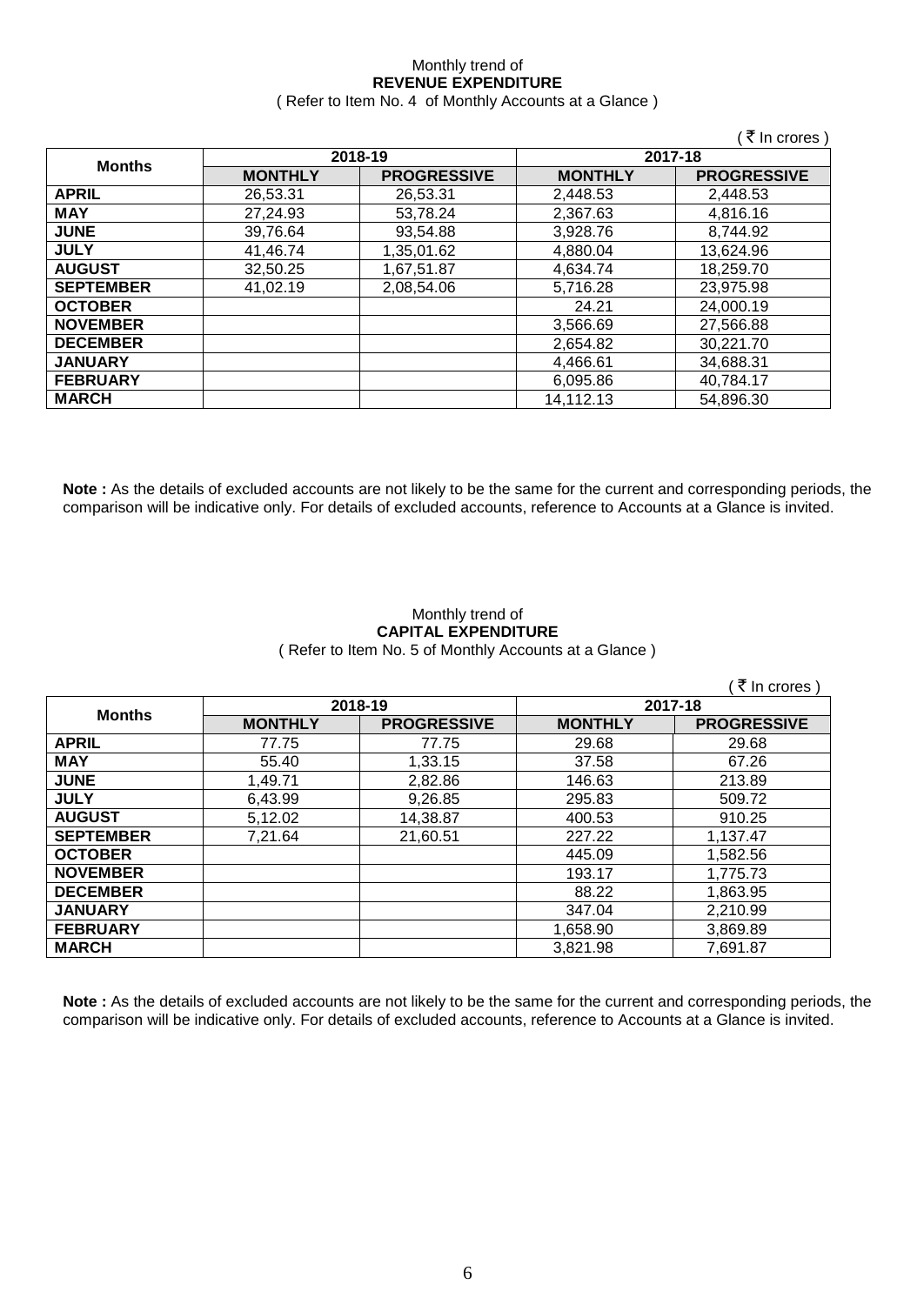### Monthly trend of **LOANS AND ADVANCES DISBURSED** ( Refer to Item No. 6 of Monthly Accounts at a Glance )

|                  |                |                    |                | (₹ In crores)      |
|------------------|----------------|--------------------|----------------|--------------------|
| <b>Months</b>    | 2018-19        |                    | 2017-18        |                    |
|                  | <b>MONTHLY</b> | <b>PROGRESSIVE</b> | <b>MONTHLY</b> | <b>PROGRESSIVE</b> |
| <b>APRIL</b>     | 0.00           | 0.00               | 1.10           | 1.10               |
| <b>MAY</b>       | 0.00           | 0.00               | 0.00           | 1.10               |
| <b>JUNE</b>      | 99.60          | 99.60              | 0.15           | 1.25               |
| <b>JULY</b>      | 0.00           | 99.60              | 0.45           | 1.70               |
| <b>AUGUST</b>    | 0.15           | 99.75              | 1.33           | 3.03               |
| <b>SEPTEMBER</b> | 0.00           | 99.75              | 3.32           | 6.35               |
| <b>OCTOBER</b>   |                |                    | 1.96           | 8.31               |
| <b>NOVEMBER</b>  |                |                    | 27.82          | 36.13              |
| <b>DECEMBER</b>  |                |                    | 0.00           | 36.13              |
| <b>JANUARY</b>   |                |                    | 22.40          | 58.53              |
| <b>FEBRUARY</b>  |                |                    | 19.30          | 77.83              |
| <b>MARCH</b>     |                |                    | 176.24         | 254.07             |

**Note :** As the details of excluded accounts are not likely to be the same for the current and corresponding periods, the comparison will be indicative only. For details of excluded accounts, reference to Accounts at a Glance is invited.

### Monthly trend of **Appropriation to Contingency Fund** ( Refer to Item No. 7 of Monthly Accounts at a Glance )

|                  |                |                    |                | (₹ In crores)      |
|------------------|----------------|--------------------|----------------|--------------------|
| <b>Months</b>    | 2018-19        |                    | 2017-18        |                    |
|                  | <b>MONTHLY</b> | <b>PROGRESSIVE</b> | <b>MONTHLY</b> | <b>PROGRESSIVE</b> |
| <b>APRIL</b>     | 0.00           | 0.00               | 0.00           | 0.00               |
| <b>MAY</b>       | 0.00           | 0.00               | 0.00           | 0.00               |
| <b>JUNE</b>      | 0.00           | 0.00               | 0.00           | 0.00               |
| <b>JULY</b>      | 0.00           | 0.00               | 0.00           | 0.00               |
| <b>AUGUST</b>    | 0.00           | 0.00               | 0.00           | 0.00               |
| <b>SEPTEMBER</b> | 0.00           | 0.00               | 0.00           | 0.00               |
| <b>OCTOBER</b>   |                |                    | 0.00           | 0.00               |
| <b>NOVEMBER</b>  |                |                    | 50.00          | 50.00              |
| <b>DECEMBER</b>  |                |                    | 0.00           | 50.00              |
| <b>JANUARY</b>   |                |                    | 0.00           | 50.00              |
| <b>FEBRUARY</b>  |                |                    | 0.00           | 50.00              |
| <b>MARCH</b>     |                |                    | 0.00           | 50.00              |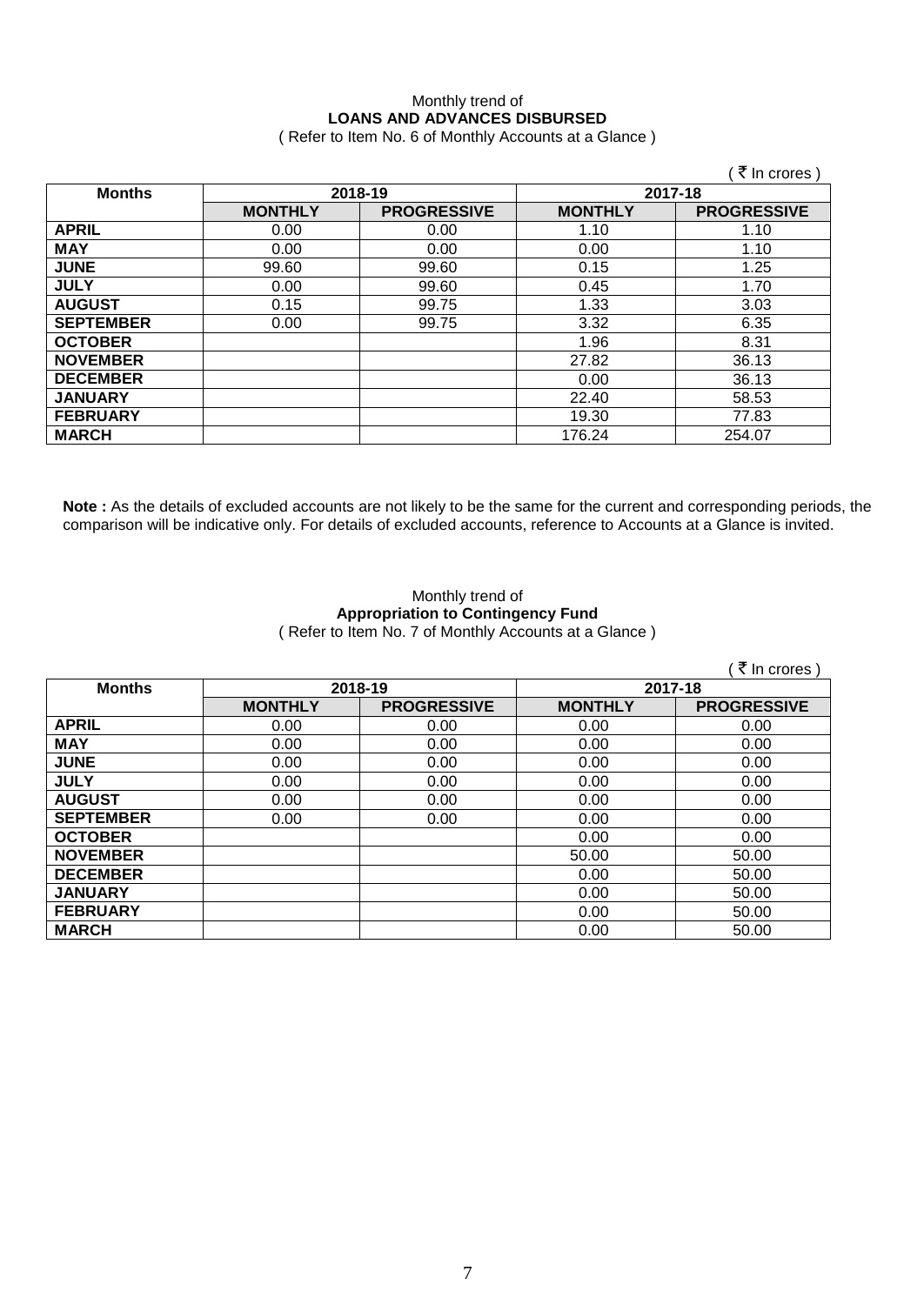## Monthly trend of **TOTAL EXPENDITURE**

|                  |                |                    |                | ़₹ In crores )     |
|------------------|----------------|--------------------|----------------|--------------------|
| <b>Months</b>    | 2018-19        |                    | 2017-18        |                    |
|                  | <b>MONTHLY</b> | <b>PROGRESSIVE</b> | <b>MONTHLY</b> | <b>PROGRESSIVE</b> |
| <b>APRIL</b>     | 27,31.06       | 27,31.06           | 2,479.31       | 2,479.31           |
| <b>MAY</b>       | 27,80.33       | 55,11.39           | 2,405.21       | 4,884.52           |
| <b>JUNE</b>      | 42,25.95       | 97,37.34           | 4,075.54       | 8,960.06           |
| <b>JULY</b>      | 47,90.73       | 1,45,28.07         | 5,176.32       | 14,136.38          |
| <b>AUGUST</b>    | 37,62.42       | 1,82,90.49         | 5,036.60       | 19,172.98          |
| <b>SEPTEMBER</b> | 48,23.83       | 2,31,14.32         | 5,946.82       | 25,119.80          |
| <b>OCTOBER</b>   |                |                    | 471.26         | 25,591.06          |
| <b>NOVEMBER</b>  |                |                    | 3,787.68       | 29,378.74          |
| <b>DECEMBER</b>  |                |                    | 2,793.04       | 32,171.78          |
| <b>JANUARY</b>   |                |                    | 4,836.05       | 37,007.83          |
| <b>FEBRUARY</b>  |                |                    | 7,774.06       | 44,781.89          |
| <b>MARCH</b>     |                |                    | 18,110.35      | 62,892.24          |

### ( Refer to Item No. 8 of Monthly Accounts at a Glance )

**Note :** As the details of excluded accounts are not likely to be the same for the current and corresponding periods, the comparison will be indicative only. For details of excluded accounts, reference to Accounts at a Glance is invited.

### Monthly trend of **REVENUE SURPLUS (+) / DEFICIT (-)** ( Refer to Item No. 9 of Monthly Accounts at a Glance )

|                  |                |                    |                | ₹ In crores)       |
|------------------|----------------|--------------------|----------------|--------------------|
| <b>Months</b>    | 2018-19        |                    | 2017-18        |                    |
|                  | <b>MONTHLY</b> | <b>PROGRESSIVE</b> | <b>MONTHLY</b> | <b>PROGRESSIVE</b> |
| <b>APRIL</b>     | 11,60.61       | 11,60.61           | $-1.170.06$    | $-1,170.06$        |
| <b>MAY</b>       | 21,93.52       | 33,54.13           | 3,133.26       | 1,963.20           |
| <b>JUNE</b>      | $-3,37.58$     | 30,16.55           | 17.40          | 1980.60            |
| <b>JULY</b>      | $-7,02.81$     | 23,13.74           | $-831.15$      | 1,149.45           |
| <b>AUGUST</b>    | $-2,02.23$     | 21,11.51           | $-1,571.11$    | $-421.66$          |
| <b>SEPTEMBER</b> | 2,92.24        | 24,03.75           | $-1,945.75$    | $-2,367.41$        |
| <b>OCTOBER</b>   |                |                    | 4.854.14       | 2,486.73           |
| <b>NOVEMBER</b>  |                |                    | 363.26         | 2,849.99           |
| <b>DECEMBER</b>  |                |                    | 2,003.26       | 4,853.25           |
| <b>JANUARY</b>   |                |                    | $-1,002.73$    | 3,850.52           |
| <b>FEBRUARY</b>  |                |                    | $-2,790.01$    | 1,060.51           |
| <b>MARCH</b>     |                |                    | $-4,171.06$    | $-3,110.55$        |